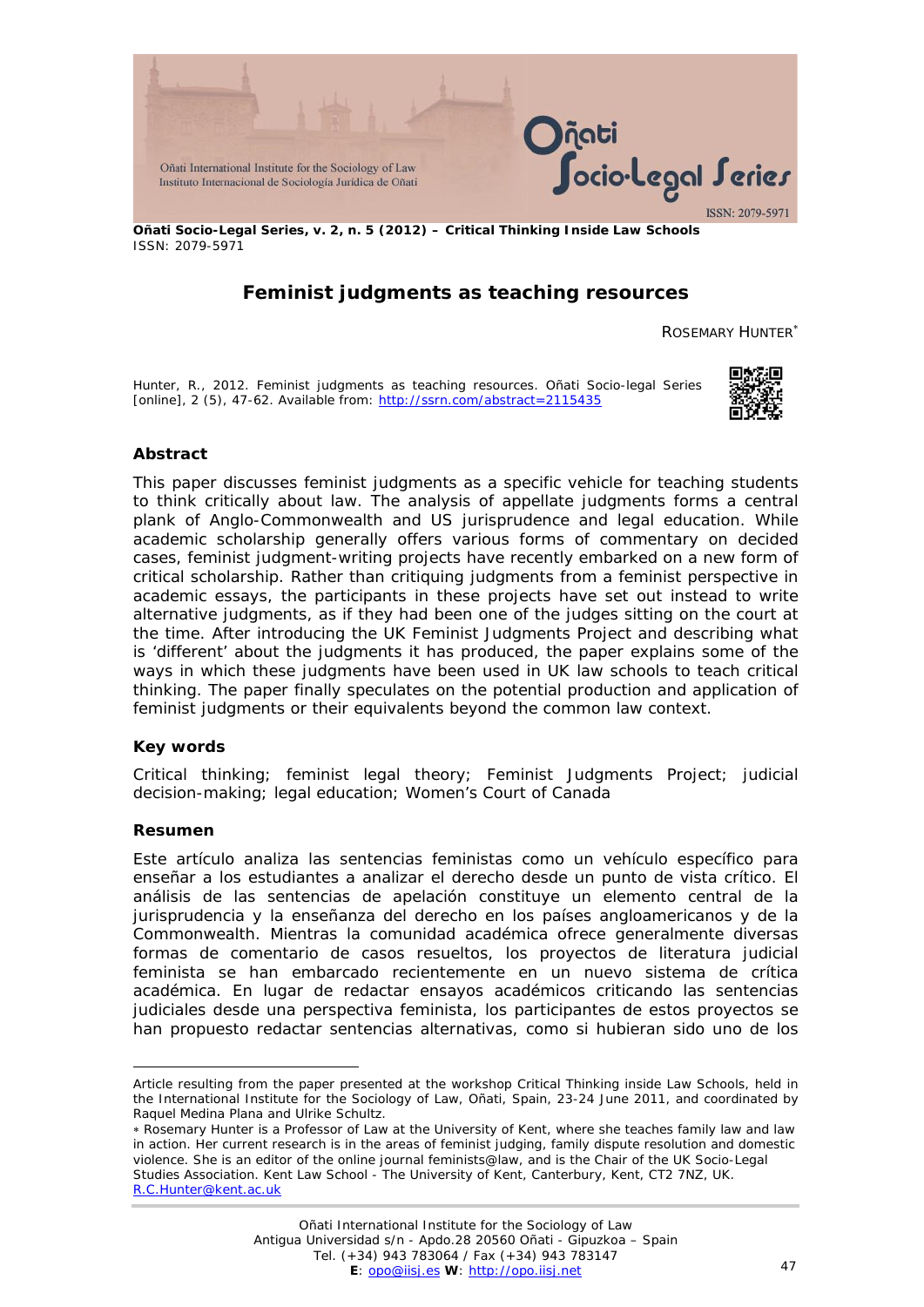jueces del tribunal en cuestión. Después de presentar el Proyecto de Sentencias Feministas del Reino Unido y describir las "diferencias" que presentan las sentencias que ha producido, el artículo explica algunas de las formas en que se han utilizado estas sentencias en las facultades de derecho del Reino Unido para enseñar pensamiento crítico. Finalmente, el artículo especula sobre la producción y aplicación potencial de resoluciones judiciales feministas o sus equivalentes más allá del contexto del derecho consuetudinario.

### **Palabras clave**

Pensamiento crítico; teoría feminista del derecho; Proyecto de Sentencias Feministas; toma de decisiones judicial; enseñanza del derecho; Tribunal de Mujeres de Canadá.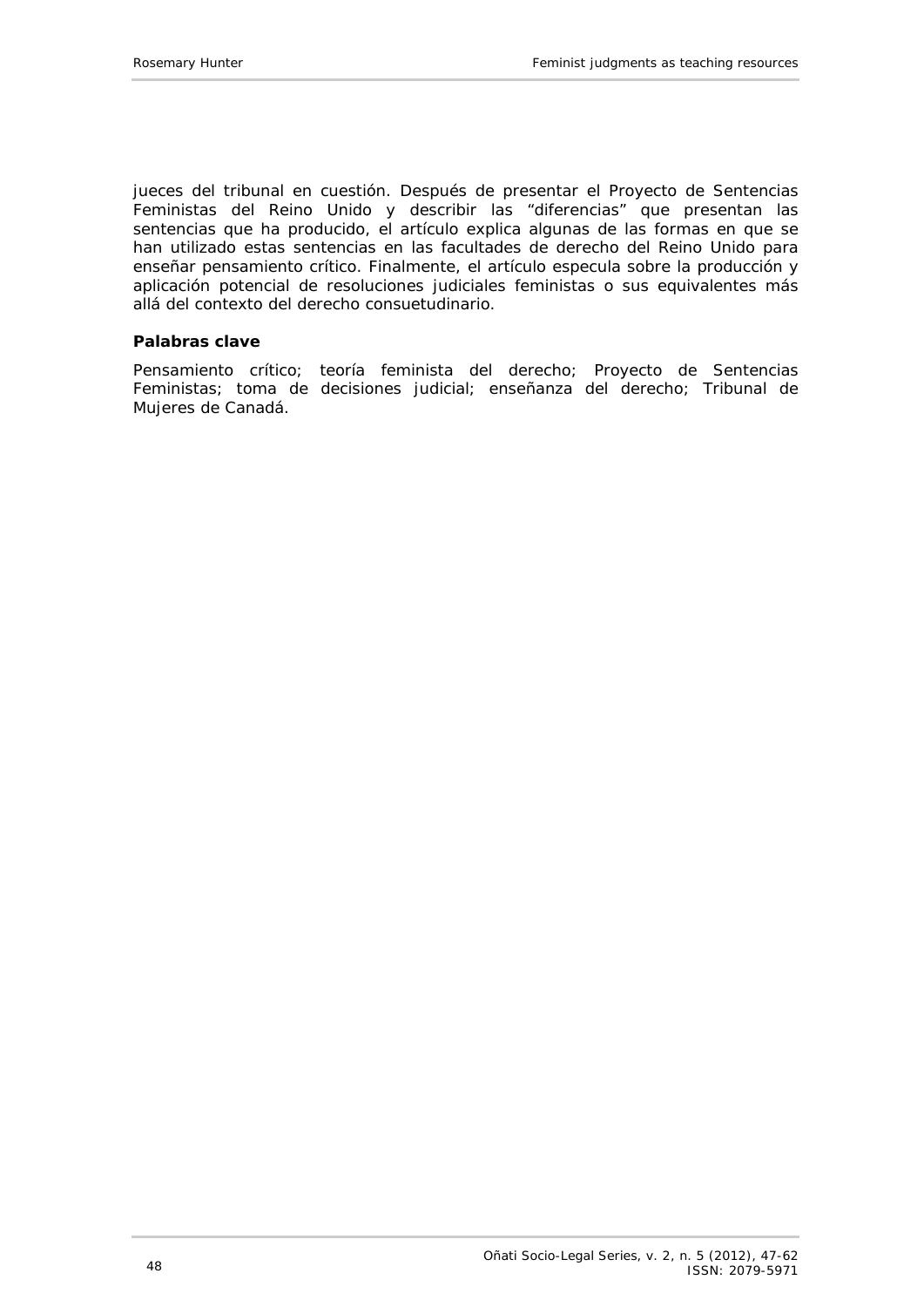# **Table of contents**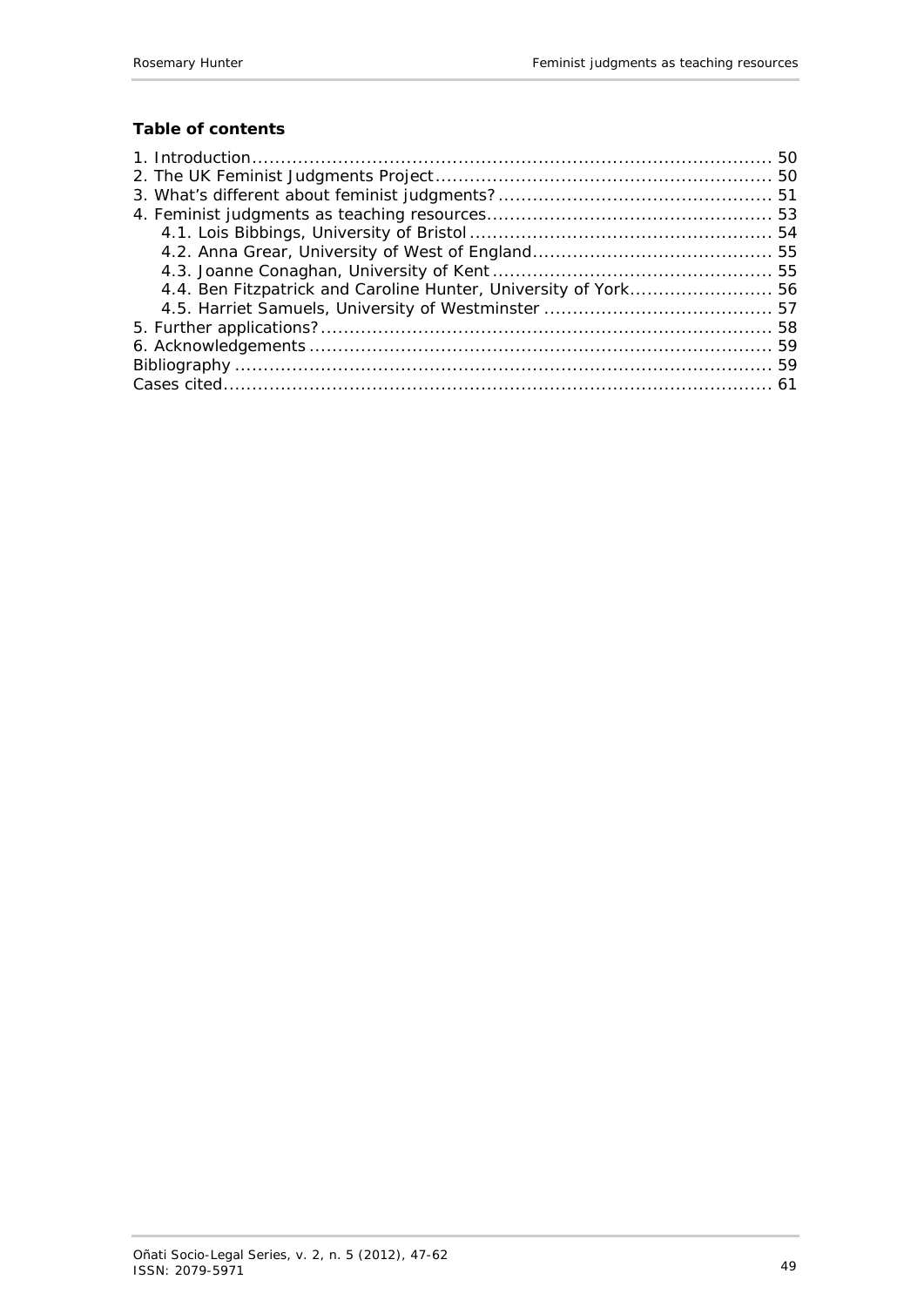## <span id="page-3-0"></span>**1. Introduction**

This paper discusses feminist judgments as a specific vehicle for teaching students to think critically about law.<sup>1</sup> The analysis of appellate judgments forms a central plank of Anglo-Commonwealth and US jurisprudence and legal education. The traditions of common law development, constitutional and statutory interpretation, individual judgments and lengthy reasons for decision provide fruitful sources for close study, argument and critique. While academic scholarship generally offers various forms of commentary on decided cases (individual or synthetic, analytical or critical, descriptive or normative), feminist judgment-writing projects have recently embarked on a new form of critical scholarship. Rather than critiquing judgments from a feminist perspective in academic essays, the participants in these projects have set out instead to write alternative judgments, as if they had been one of the judges sitting on the court at the time. This involves putting feminist theory into practice in judgment form, under conditions of constraint such as using only the law and materials available at the time of the original judgment, responding to arguments put by the opposing parties, and observing judicial norms of fairness, impartiality, and respect for precedent.<sup>2</sup> The aim is to show that, even at the time of the original decision, the case could have been reasoned and/or decided differently.

In the following discussion, I first introduce the UK Feminist Judgments Project and describe what is 'different' about the judgments it has produced, before going on to explain some of the ways in which these judgments have been used in law schools to teach critical thinking. I finally speculate on the potential production and application of feminist judgments outside the common law context.

Of course feminist judgments need not be imagined. There are many actual feminist appellate judgments issued by judges such as Lady Hale on the UK Supreme Court, Madame Justice Claire L'Heureux-Dubé on the Canadian Supreme Court, Justice Ruth Bader Ginsburg in the US Supreme Court and Justice Mary Gaudron on the High Court of Australia, to name only a few. Judgments identifiable as feminist may also be authored by male judges.<sup>3</sup> What the feminist judgmentwriting projects offer, however, is a concentrated collection of feminist judgments which announce their own strategies and critical objectives and which aim to be accessible, and which may thus be drawn upon readily by legal educators and students in teaching and learning.

## <span id="page-3-1"></span>**2. The UK Feminist Judgments Project**

The idea of writing imagined feminist judgments was first conceived by a group of Canadian feminist academics, lawyers and activists who were particularly concerned with the development of the Canadian Supreme Court's jurisprudence on s.15 – the equality clause – of the Canadian Charter of Rights and Freedoms. As members of the Women's Legal Education and Action Fund (LEAF), they had been involved in a number of interventions in s.15 cases, in which LEAF had submitted briefs urging the Court to implement a more robust conception of substantive equality. Although the Court had initially been responsive to their arguments, over time those

<sup>&</sup>lt;u>.</u> <sup>1</sup> The paper assumes that students *should* be taught to think critically about law. Some of the possible reasons for doing so are discussed briefly towards the end of the paper. It does not, however, assume that legal education is currently *not* critical, nor that feminist judgments *must* form part of a critical legal education. It simply offers feminist judgments as a new and potentially helpful approach to teaching critical thinking in law.

 $2$  For discussion of the effect of these constraints and the limits they impose on the critical project of feminist judgment-writing, see Majury (2006, p. 6); Hunter *et al.* (2010b, pp. 5-6, 13-15); and Hunter  $(2010)$ .

 $3$  The question of what counts as a feminist judgment and how feminist judgments may be identified is a contentious one which, while falling outside the scope of this paper, has been discussed at length elsewhere (see, e.g. Sheehy 2004; Hunter 2008; Baines 2009, 2012). See also the section on 'What's Different About Feminist Judgments?' below.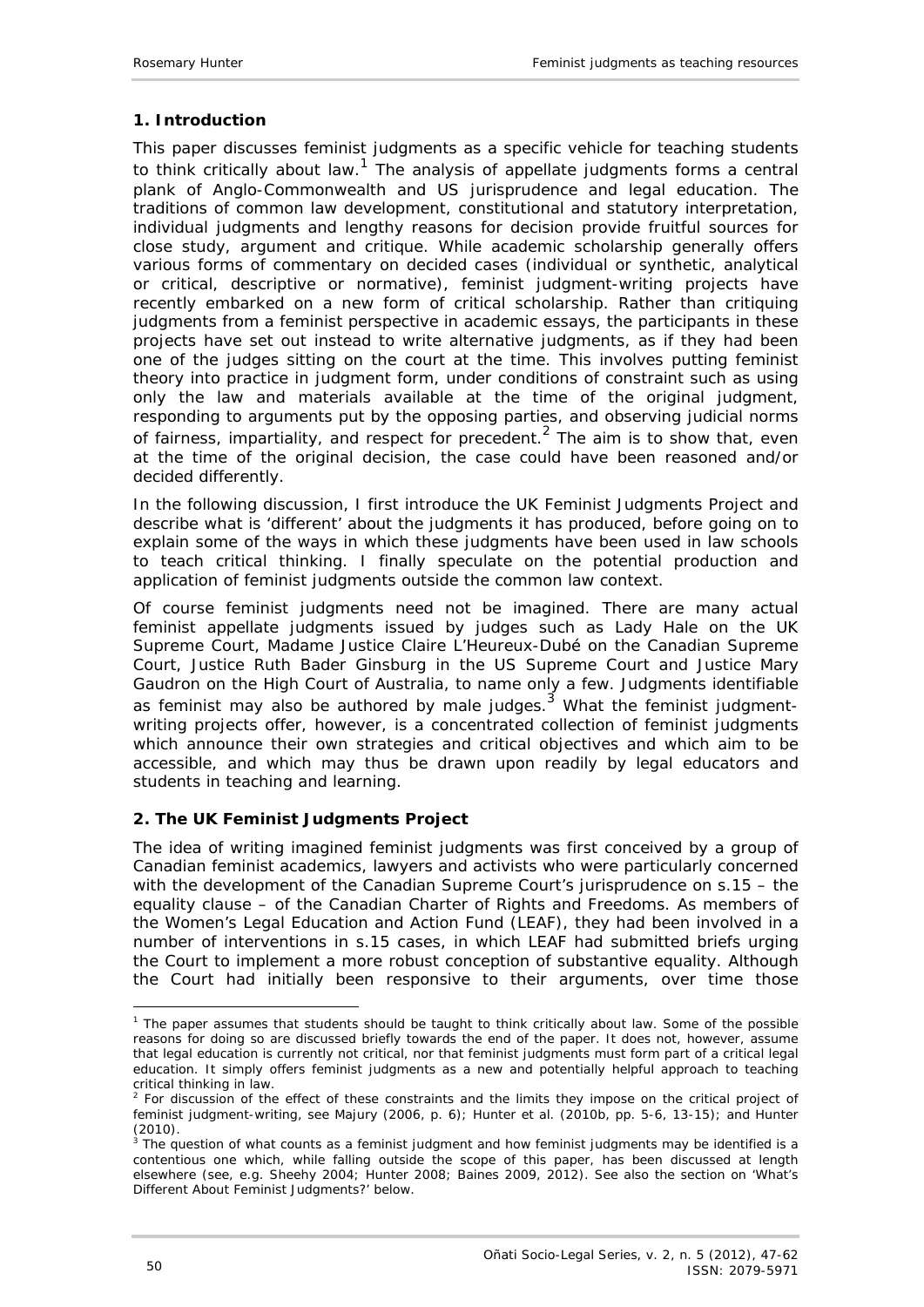arguments appeared to be having less and less impact, and they were searching for new ways to capture the Court's attention. In Majury's words:

Women's equality is painfully far from being a reality—too many women live in poverty, unable to feed and house themselves and their children adequately; lesbians are merely tolerated, mostly regarded as a deviant lifestyle, sometimes targeted for hate and violence; women with disabilities are still denied basic access to transportation, employment, and autonomy; racialized women are stigmatized and marginalized, and, in the post 9/11 political climate, some are perceived as potential terrorists; Aboriginal women are disappearing—raped, murdered, and discarded. The issues are urgent; there is much equality work to be done. But, politicians and Supreme Court of Canada judges alike seem to think that women have largely attained equality and that other issues (balanced budgets and national security) should take priority over equality. We are losing equality ground; we are in danger of losing our equality footing. (Majury 2006, p. 1)

It was in this context that they hit upon the idea of rewriting s.15 cases in order to demonstrate to the Court how it could be done. They dubbed themselves the Women's Court of Canada (WCC), and set about 'reviewing' Supreme Court decisions on s.15. The first six decisions of the WCC were published in the *Canadian*  Journal of Women and the Law in March 2008 (se[e http://womenscourt.ca/](http://womenscourt.ca/)). One of the activities of the WCC from early on was to introduce law students to their judgments and encourage students to consider the reasoning they had employed and to compare and contrast the judgments of the WCC with the decisions of the Supreme Court. The WCC launch event included a one-day symposium incorporating student workshops at the University of Toronto, and the WCC subsequently went 'on the road' to speak to students at the Universities of Victoria and Saskatchewan in Western Canada (see <http://womenscourt.ca/media>). Members of the WCC have subsequently published an article on the pedagogical use of WCC judgments (Koshan *et al.* 2010).

While the WCC focused on a distinct body of jurisprudence, the UK Feminist Judgments Project, launched in late 2007, took a broader approach to its subjectmatter, issuing a general invitation to feminist legal academics to write alternative feminist judgments in any area of English law. Participants were both self-selected and selected their own judgments to rewrite, inevitably choosing cases in which they perceived a particular gender issue to arise, and/or an injustice that they wished to remedy. The result was the production of 23 alternative judgments across a wide range of areas – family law, criminal law, public law, contract, property law, banking law, equality and human rights law. In a handful of cases the judgment-writer imagined an appeal to a higher court and wrote a fictional appeal judgment. However, the majority were written as additional judgments in the original case decided by the Court of Appeal, House of Lords or Privy Council. Interestingly, not all of these were dissenting judgments. Several were concurrences, in which the feminist judgment-writer agreed with the result in the case, but did so for different reasons. The judgments have been published in a book: Hunter, McGlynn and Rackley (eds), *Feminist Judgments: From Theory to Practice* (2010a). In the book, each judgment is accompanied by a commentary, which explains for the benefit of the non-specialist reader the facts and the issues in the original case, how it was originally decided, and what the feminist judgment does differently. The book also contains an introduction to the Project and two theoretical chapters on the practice of feminist judging and the judgment-writing process.

## <span id="page-4-0"></span>**3. What's different about feminist judgments?**

The feminist judgments differ from their originals in a variety of ways, both substantive and methodological. Substantively, the judgments implicitly draw upon various aspects of feminist legal theory, particularly feminist critiques of liberal legalism. So, for example, several of the judgments view the subjects of law as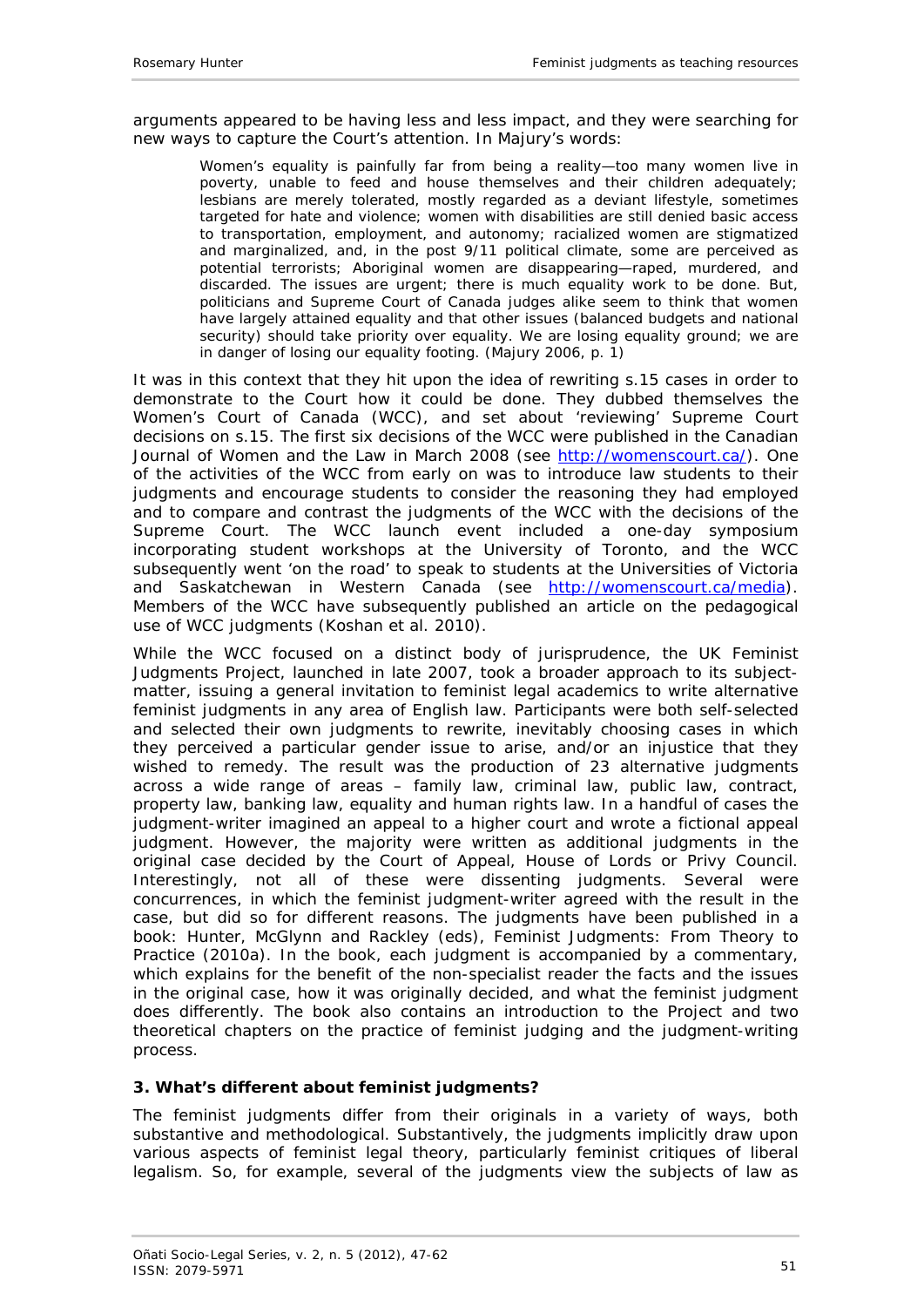relational and interdependent rather than as atomised, self-interested and competitive individuals (see, e.g., Nedelsky 1989, 1990; Fineman 2004), and seek to implement an 'ethic of care' rather than the more traditional, masculine 'hierarchy of rights' (see, e.g., Gilligan 1982; Tronto 1993; West 1997; Sevenhuijsen 1998; Held 2005). Similarly, some reject the liberal dichotomy which sees subjects either as autonomous agents or as vulnerable victims in need of protection, and assert the possibility of occupying positions of both autonomy and vulnerability, victim and agent, at the same time – a common feature of women's lives (see, e.g. Scales 1986; Hunter 2007; Fineman 2008). Others tackle the public/private distinction, and challenge the state's refusal to limit the power of those who control the private sphere from engaging in abuse, exploitation and exclusion (see, e.g. Olsen 1984; O'Donovan 1985; Okin 1989; Fineman and Mykitiuk 1994; Thornton 1995; Boyd 1997). Others rethink problems of 'clashing rights' (see, e.g. Kingdom 1992; McColgan 2000) and bring a different perspective to bear on these dilemmas which often involves showing how differing rights and interests which were assumed to be incompatible can actually be mutually accommodated. And some, like the Women's Court of Canada, advocate a more substantive interpretation of 'equality', while others continue to appreciate the value of formal equality arguments in circumstances where even this basic standard of equal treatment is lacking.

Another group of judgments draw upon Foucauldian critiques of medical or biopower (see, e.g. Foucault 1970, 2007; Miller and Rose 1986; Smart 1989; O'Donovan 1993; Rose 2006) to question the privileging of 'expert' medical or welfare opinions, and the associated devaluation of the knowledge and experience of parents and carers, or the need for women to produce 'expert' medical or psychiatric evidence to prove they have been harmed. The judgments also evidence the feminist theoretical concern with intersectionality – i.e. the need to acknowledge that women do not all share the same essential life experience, but that gender intersects with class, race, ethnicity, religion, sexuality and so on in different ways (see, e.g. Crenshaw 1989, 1991; Grabham *et al.* 2008; Lutz*,* Herrera Vivar and Supik 2011). Thus, the judgments deal with the specific positions and experiences of older women, lesbians, and Muslim women in particular cultural contexts.

Methodologically, the feminist judgments consistently use a set of techniques which are fairly distinctive, and which have also been identified in other literature on feminist judging (see, e.g. Resnik 1988; Bartlett 1990; Rush 1993; Sheehy 2004; Hunter 2008, 2010; Koshan *et al.* 2010).<sup>4</sup> First is the technique of telling the story differently, i.e. recounting the facts of the case in a different way from the original judgments in order to give voice to those (often women) who have been silenced or sidelined. Second is the use of contextual materials – social science, historical, and policy literature – to place the facts and the legal issues in a broader context. For example the feminist judgments variously include reference to research evidence on rape trials, domestic violence, lesbian motherhood, post-separation parenting, ageing, sado-masochistic sexual preferences, and the dynamics of commercial relationships. In addition, the judgments incorporate what I have identified as 'feminist common knowledge', i.e. information about the world that feminists consider to be so well known that it does not require proof.<sup>5</sup> So, for example, the feminist judgments draw on common knowledge about caring, marriage, parenthood, pregnancy, homophobia, and the intricacies of negotiating ethnic minority cultural and religious identities within contemporary British society. The

-

<sup>4</sup> Though it should be stressed that there is no fixed 'programme' for feminist judging, and that a feminist approach to judging might not differ greatly from any other critically aware judicial approach (see Hunter 2010, p. 43).

 $5$  For a fuller discussion of 'feminist common knowledge', and how it relates to the doctrine of judicial notice, see Hunter (2010, pp. 38-39; 2012). See also Graycar (1995) on the sources of judicial knowledge.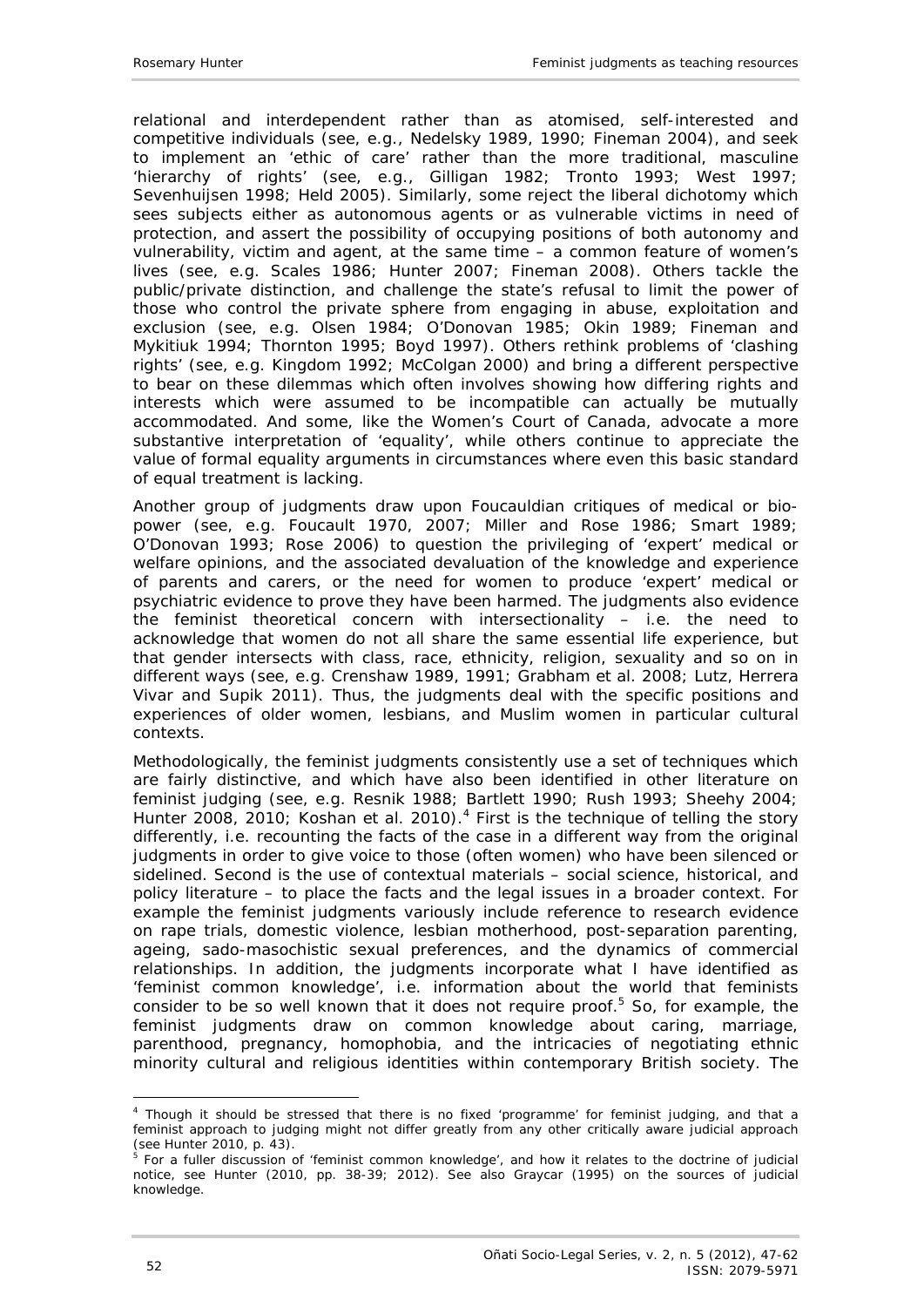use of social science research evidence and feminist common knowledge in turn enables the judge to engage in what Katherine Bartlett (1990) calls 'feminist practical reasoning', i.e. reasoning from context rather than in the abstract, leading to more particularised – and arguably therefore more just – results. Such reasoning can be used to highlight the shortcomings of the current law, to show why a particular rule is inappropriate or inapplicable to the given facts, and/or to incorporate previously excluded experiences and perspectives into the stock of legal knowledge, which then become available to future judges, lawyers and litigants.

## <span id="page-6-0"></span>**4. Feminist judgments as teaching resources**

It quickly became obvious to those who participated in the project, and those who read the book, that the feminist judgments made excellent teaching resources. They did so in three respects. First, they demonstrated how feminist theoretical ideas could be implemented in legal practice. For students who were curious as to how this could be done, or who were sceptical as to whether it could be done, they provided practical illustrations. Some students who expected that judgments written from a feminist perspective would be biased or incoherent were forced to rethink their preconceptions. For example in the case of *Wilkinson v Kitzinger* (2006), a lesbian couple who had been married in Canada sought to have their marriage recognised *as a marriage* in England, whereas English law recognised it only as a civil partnership. They argued that this refusal violated their rights under Articles 8, 12 and 14 of the European Convention on Human Rights (ECHR). The English judge dismissed their application and advanced a vehement defence of the value of 'traditional' heterosexual marriage, the protection of which was said to justify interference with the applicants' rights to non-discrimination under Article 14 ECHR. The feminist judgment (one of the fictional appeals) meticulously examines the legal precedents on the ECHR, exposes flaws in the judge's reasoning on Articles 12 and 14, and finds in favour of the applicants (Harding 2010). Students comparing the two judgments found that it was the *feminist* judgment that appeared neutral, dispassionate, 'legal' and 'objective', while the original judgment was more emotional, partial and overdetermined.

In addition, the feminist judgments collectively demonstrate that feminism is not monolithic – that there may be a variety of feminist views on a particular issue, and that it is not possible simply to 'read off' 'the' feminist outcome from the facts. There is one acknowledged feminist judge on the UK Supreme Court (formerly the House of Lords) – Lady Hale. Some of the imagined feminist judgments rewrote her decisions, illustrating a different feminist perspective on issues such as the scope of the defence of provocation, the relative importance of biological versus social motherhood, or whether schoolgirls should be allowed their choice to wear strict Islamic dress.

Secondly, the feminist judgments can be used to provoke critical thinking about judicial decision-making by exposing the contingency of the decisions made. Results that appeared inevitable are shown not to be so (see also Koshan *et al.* 2010, pp. 137, 139). As Majury states in the Canadian context:

The WCC decision enabled the students to see concretely that the decision really could have been written and decided very differently... While the students may already have understood this in the abstract, it seemed that reading the rewritten judgment helped them to see and understand that potential at a deeper and more meaningful level. It became a possibility rather than just an idea. (Koshan *et al.* 2010, pp. 136-137)

The judgments can also be used to highlight the techniques of persuasion judges employ, and the choices judges make in constructing the 'facts' of the case, hence demonstrating that the 'facts' represented by the court are indeed selected and constructed rather than transparently reflecting an external reality (see also Koshan *et al.* 2010, pp. 130, 138, 142). Following on from this, the judgments provoke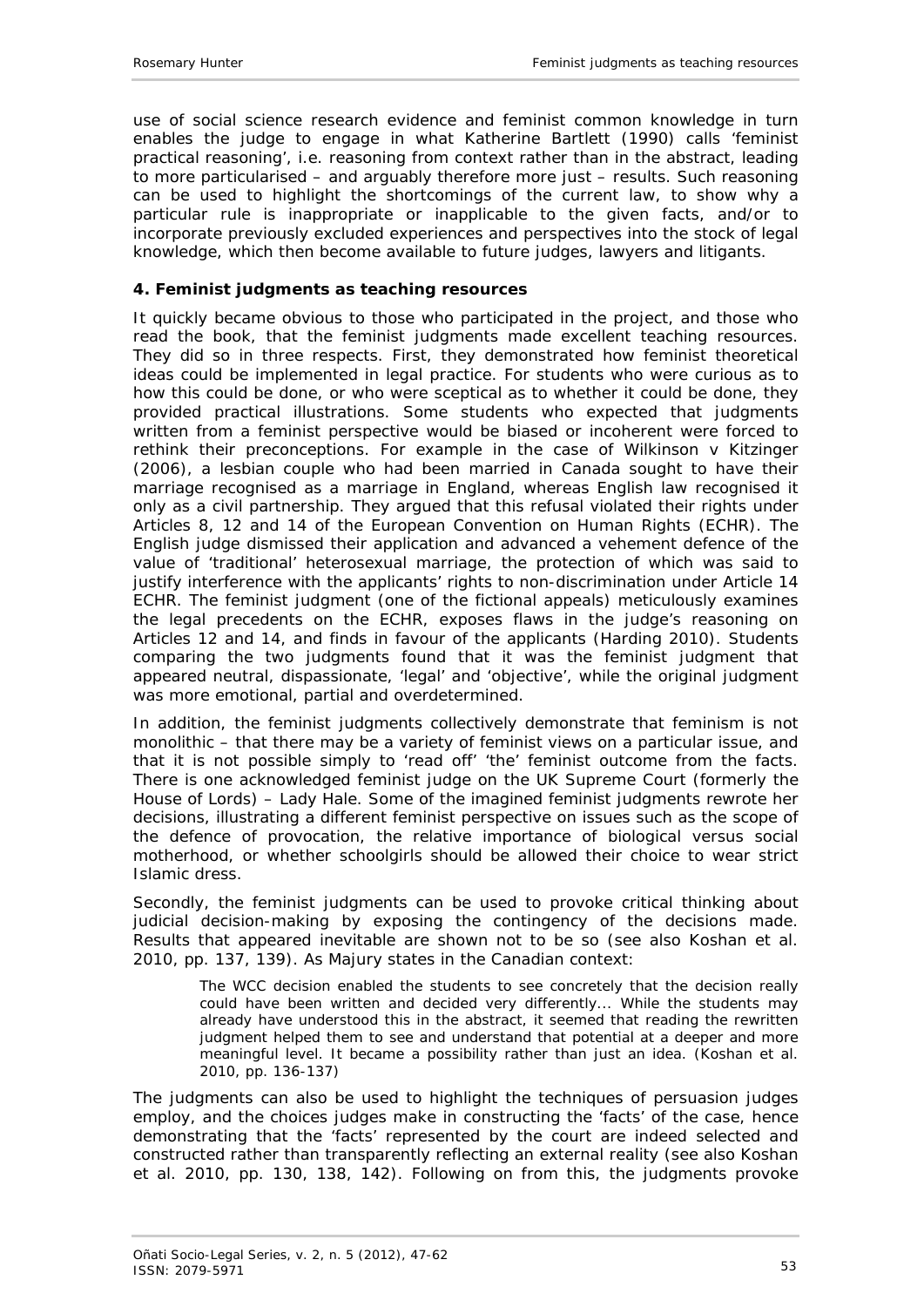reflection on the important relationship between the story told about the facts and the outcome of the case.

Thirdly, the feminist judgments can be used to provoke critical thinking about the particular decision made by the court and to illustrate different possibilities for the development of legal doctrine in the relevant subject areas. The judgments suggest new directions for the development of the common law in relation to property, contracts, criminal liability and defences, child welfare and the application of international law by domestic courts, among others. They also offer alternative interpretations of legislative provisions in human rights law, criminal law, evidence law and employment protection law. In some instances, too, they illustrate the limits of the law and its inability to provide a remedy. In the case of *James v Eastleigh Borough Council*, the feminist judge reluctantly concludes that an interpretation of the concept of discrimination in the Sex Discrimination Act 1975 which she might have preferred is simply not open for a judge to make (McColgan 2010). And the incapacity of judicial review proceedings to regulate potential future conflicts, as opposed to adjudicating retrospectively on past events, is clearly identified in the feminist judgment in *R v Portsmouth Hospitals NHS Trust, ex parte Glass* (Bridgeman 2010).

The feminist judgments are now being used for teaching purposes in a number of English law schools (and internationally), in 'gender and law'-type courses (focusing on feminist approaches to judging) (see also Koshan *et al.* 2010, pp. 132-136); in introduction to law, jurisprudence and statutory interpretation courses (focusing on critical analysis of judicial decision-making); and in doctrinal courses such as family law, criminal law, civil liberties, law and commercial relationships, and healthcare ethics (focusing on how particular cases might have been decided differently, and more generally on alternative possibilities for doctrinal development) (see also Koshan *et al.* 2010, pp. 129-132, 136-137). In some of these courses, students are required to draft their own feminist judgment as part of the assessment, or have the option of doing so.

Two of the participants in the project successfully applied to the UK Centre for Legal Education for a grant to develop a set of teaching materials based on the Feminist Judgments Project. The grant enabled them to hold two workshops at which academics who were using the judgments in teaching, or were interested in doing so, could discuss with each other and share ideas about how they were using the judgments, how they had designed their classes, and their experiences of teaching with the judgments. Subsequently, some of those who attended the workshops wrote up their teaching materials, and these are now publicly available on the Feminist Judgments website a[t http://www.feministjudgments.org.uk](http://www.feministjudgments.org.uk/). The following discussion draws upon and presents (in edited form) these teaching materials.

Two of the sets of materials use the feminist judgments as a vehicle for critical analysis of judgment-writing and judicial reasoning.

### <span id="page-7-0"></span>*4.1. Lois Bibbings, University of Bristol*

- − **Module:** Legal Methods
- − **Aims:** To enable critical discussion of legal methods, including the construction of legal argument, the use of precedent and, in particular, techniques of judging.
- − **Reading:** Court of Appeal judgment in *R v Stone and Dobinson* (1977); feminist judgment in *R v Stone and Dobinson* (Bibbings 2010);<sup>6</sup> theoretical material on precedent and judging.

<sup>1</sup> <sup>6</sup> *R v Stone and Dobinson* concerns criminal liability for omissions. The court upheld manslaughter convictions for both defendants, on the basis that they had assumed a duty to care for the first defendant's seriously ill sister, and had breached that duty, resulting in her death. The feminist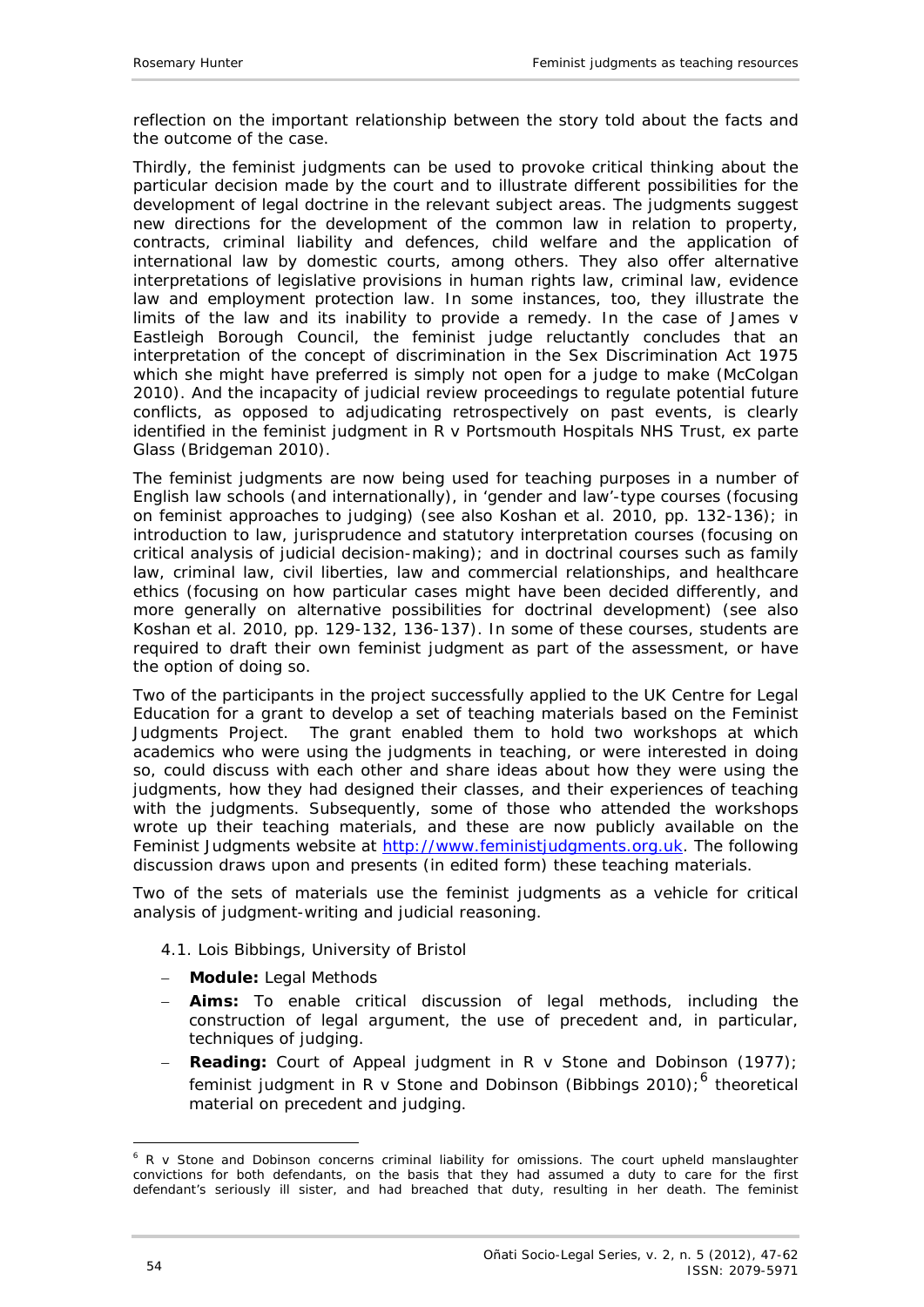− **Questions/Exercise:** The focus of the class should be on the discussion and analysis of the two versions of the judgment in *R v Stone and Dobinson*. Attention should be directed first to the 'real' case: how it is argued, how it uses precedent, how convincing its reasoning and decision are and why? An analysis of the alternative judgment should follow, along similar lines and then a comparative discussion can be introduced. Amongst other things, students should be encouraged to think how precedent and the techniques of judging are used in each case, which they think is the most lawyerly/legalistic and which is the most convincing decision and why. Students could also be asked to reflect upon the nature of legal reasoning and judging, taking into account different accounts of what is, might or should be involved (e.g. objectivity, rationality, logic, craft, creativity, emotion, politics, standpoint, empathy).

## <span id="page-8-0"></span>*4.2. Anna Grear, University of West of England*

- − **Module:** Critical and Legal Reasoning
- **Aims:** Understanding how judges reason (reasoning from statutory rules; reasoning from cases; the nature and legitimacy of judicial adjudication).
- − **Reading**: *Donoghue v Stevenson* (1932); Court of Appeal decision in *Porter v Commissioner for Police for the Metropolis* (1999); feminist judgment in *Porter v Commissioner for Police for the Metropolis* (Grear 2010).
- − **Exercise:** Having engaged in an analysis of *Donoghue v Stevenson*, including an interrogation of the various strategies deployed by the judges to reach the outcome they preferred, the students were set the task of writing an alternative judgment in the case of *Porter*. Given the paucity of time, the students were set the task of constructing an analytical map of their judgment, and also providing one, in-depth, precise paragraph from the judgment in relation to any one of their own selected precedents. The students really enjoyed the exercise. I also gave them the feminist judgment as an example of how it is possible to start from any given position and still produce a judgment conforming to the canons of legal practice. This, in and of itself, emphasised, in a very practical way, the way in which law cannot, even by deploying its own limited and highly specialised version of reasoning, close out multiple perspectives.

Two other sets of materials focus on feminism and the application of feminist theory to legal decision-making, while also thinking about techniques of judging. It is notable that the second of these (by Fitzpatrick and Hunter) uses an actual rather than imagined feminist judgment – an opinion delivered by Lady Hale when she was a member of the Court of Appeal, which is contrasted with the judgment of one of her male colleagues in the same case.

- <span id="page-8-1"></span>*4.3. Joanne Conaghan, University of Kent*
- − **Module:** Critical Introduction to Law

<sup>&</sup>lt;u>.</u> judgment revisits the facts of the case, acknowledging the difficulties experienced by the defendants who themselves suffered from significant disabilities and their unsuccessful attempts to get help for the deceased, and attributing blame not to the defendants but to the wider community and the state for their failures to care for the family as a whole.

<sup>7</sup> In *Porter v Commissioner for Police for the Metropolis*, a woman with two young children staged a peaceful sit-in at a ultility company's offices in protest at their alleged failure to connect the electricity supply to her new flat. She was forcibly ejected by the police, and unsuccessfully sued them for assault, battery, wrongful arrest, false imprisonment and malicious prosecution. The lawfulness of the police's actions turned on the ability of the utility company to treat her as a trespasser on its premises. The Court of Appeal held that it had power to do so. The feminist judgment disagrees, categorising the premises not as 'private' but as 'quasi-public', giving members of the public a right to enter so long as their behaviour is not unreasonable.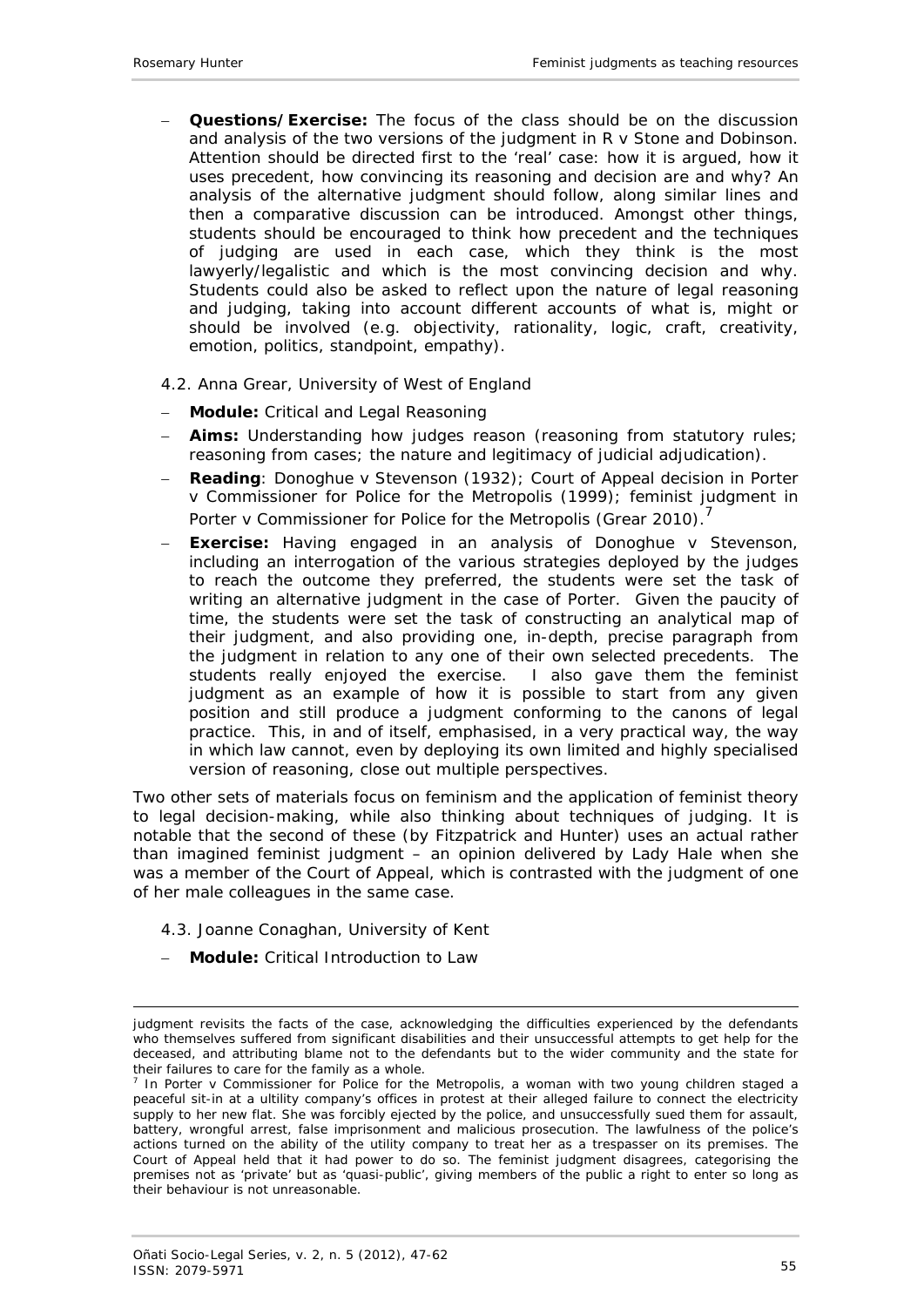- − **Aims:** understand feminism as a critical 'mode of analysis or *way of seeing*'; consider the application of that *way of seeing* to a particular case; analyse how the feminist judgment operates, and its similarities and differences from the original judgments; critically assess the feminist claim to produce 'fairer trials'.
- − **Reading:** Privy Council decision in *Attorney-General for Jersey v Holley* (2005); feminist judgment in *Attorney-General for Jersey v Holley* (Edwards  $2010$ .<sup>8</sup>
- − **Questions:** *Privy Council decision*: What was the legal issue which *Holley* seeks to resolve? What are the facts? How do you know? Consider the majority and minority judgments: (a) What arguments do they put forward? (b) What techniques of statutory interpretation do they deploy? (c) Does story telling/narrative play a role in any of the judgments? What is the relevance of justice to decision-making in *Holley*? *Feminist judgment:* In what sense is this a 'feminist' judgement? Does it work? Does the inclusion of gender considerations lead to more just judicial reasoning? Is the author's advocacy of a flexible standard for judging self-control consistent with her view that male jealousy and hubris should always be ruled out as a ground for provocation? Does it matter?

## <span id="page-9-0"></span>*4.4. Ben Fitzpatrick and Caroline Hunter, University of York*

- − **Module:** Foundational Issues in Law
- **Aims:** Provide a general introduction to feminist legal theories and the different feminist approaches to law; Provide a brief introduction to the gendered nature of legal decision making through examination of the statistics on female judges and the reaction to the appointment of Brenda Hale to the House of Lords; Ask students to consider whether there is a distinctive female or feminist voice in judging.
- − **Reading:** The judgments of Brooke LJ and Hale LJ in *Parkinson v St James and Seacroft University Hospital NHS Trust* (2001)9 (judges' names removed)*.* Suggested further reading includes articles on feminist legal theory, women judges, feminist judging, and commentary on the case.
- **Exercise:** The students are asked to read the judgments with the following questions in mind: Which is by a female and which by a male judge? How would you characterise their differences? This is then used to provoke a discussion on the nature of the 'voice' of the judge. We have now run this exercise twice and in general the students could tell the difference. Interestingly most preferred what they perceive as the 'neutral' voice of Brooke LJ's judgment.

The final set of materials addresses all three issues: the nature of judgmentwriting, the application of feminist legal theory and different ways in which legal doctrine could have developed. The author presents a generic teaching plan for introducing feminist judgments in the classroom, which she suggests could be

<u>.</u>

<sup>8</sup> *Attorney-General for Jersey v Holley* concerned the legal test for the availability of the defence of provocation. While a majority of the Privy Council held that the provocation must be such that it could cause an ordinary person to lose self control, the feminist judgment prefers the alternative formulation, that the provocation could make a person with the defendant's characteristics (including any physical or mental conditions) lose self-control, on the basis that this formulation is necessary in order to do justice to battered women who kill their abusers.

<sup>9</sup> The issue in *Parkinson v St James and Seacroft University Hospital NHS Trust* was whether a mother could recover damages for the birth of a disabled child following a negligently-performed sterilisation operation. The Court of Appeal unanimously held that damages were recoverable for the extra costs of bringing up a child with a significant disability, where that was foreseeably a result of the surgeon's negligence. However, Brooke LJ and Hale LJ gave different reasons for arriving at this conclusion, with Hale LJ emphasising in particular the invasion of bodily integrity involved and the effects of pregnancy, child birth and caring responsibilities on women.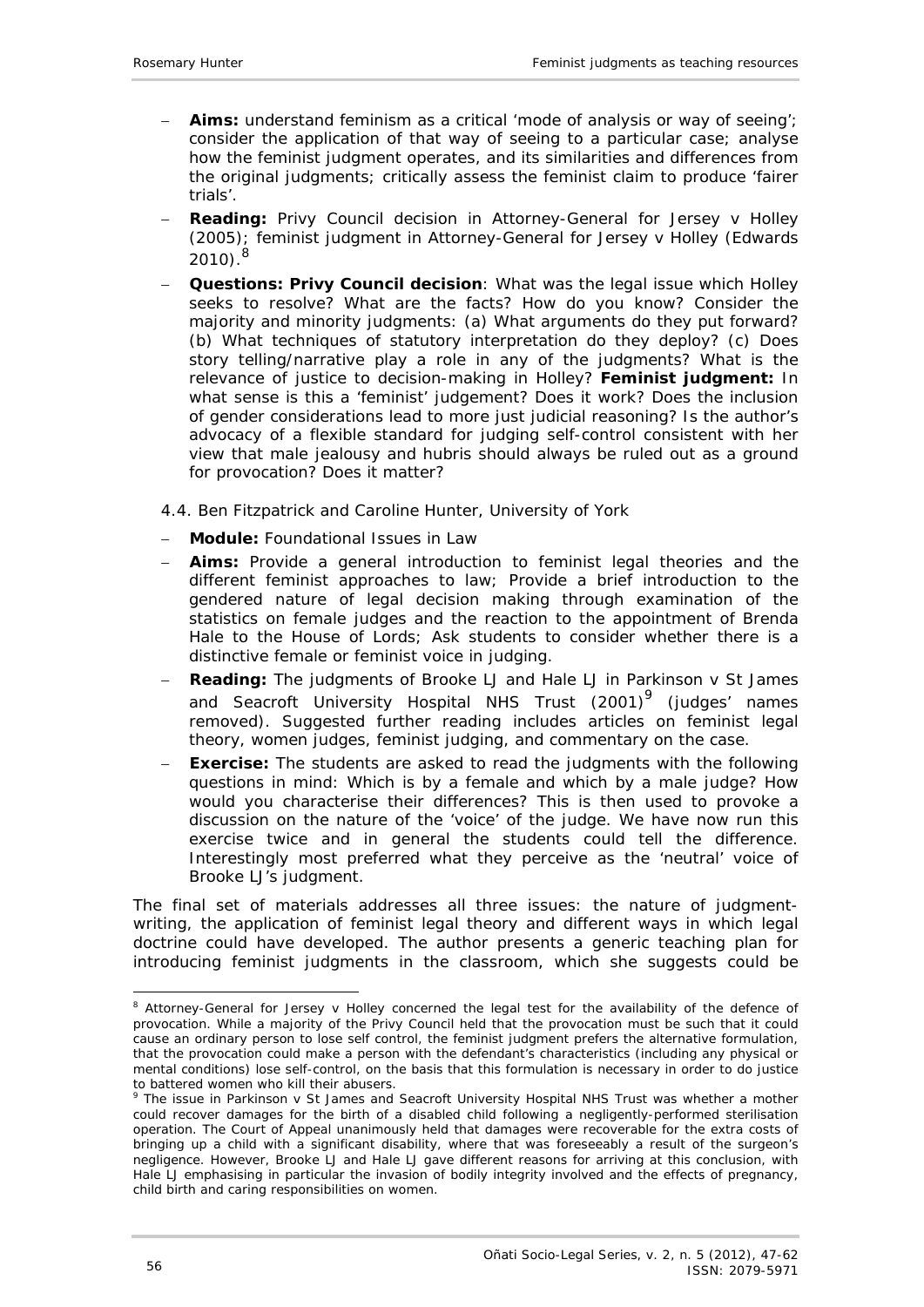applied to a range of possible modules including Public Law, Legal Method, Law and Gender, Human Rights, Legal Theory or a Project-based course.

<span id="page-10-0"></span>*4.5. Harriet Samuels, University of Westminster*

- **Aims:** Understand and experience the process of judgment-writing; Develop an understanding of the historical, social, and economic context of judgments; Understand and apply feminist method.
- **Reading:** First instance, Court of Appeal and House of Lords decisions in *Roberts v Hopwood* (1925); feminist judgment in *Roberts v Hopwood* (Samuels 2010) and accompanying commentary (Palmer 2010);10 *Short v Poole Corporation* (1926), or any two contemporaneous cases that raise relevant issues. (Samuels also includes a reading list for the teacher, covering women and the law, feminist methods, judicial decision-making, judicial politics, women judges, and feminist judging.)
- **Exercise:** Introduce the first case; Consider the case in its historical, social, economic and political context as appropriate; Study feminist method and feminist judgment-writing; Re-write another case using feminist method.
	- o Class 1. Discuss thinking critically, feminist method, historical context; assign case reading and questions to prepare.
	- o Class 2. Discuss the case: facts, arguments, legal issues, majority and dissenting judgments, judicial preferences/partiality/values; discuss the feminist judgment: how does it apply feminist method? Compare and contrast the majority and feminist judgments.
	- o Class 3. Prepare students to write a feminist/alternative judgment in the second case: summarise facts. summarise arguments. second case: summarise facts, summarise arguments, conclusions, reasons, reasons for rejecting the other side's arguments; reflection on values, gender issues, wider context.
	- o Judgments may be written in next class or in students' own time.

It can be seen that these teaching materials mostly seek to engage students in discussion, debate and practical exercises, although the feminist judgments can clearly also be incorporated into lectures – for example on the Feminist Judgments website Conaghan provides powerpoint slides for a lecture on feminist judging and the case of *Attorney-General for Jersey v Holley* (2005) to precede the seminar exercise set out above. The materials are also evidently focused on *critical* thinking about law, emphasising various ways in which law may be questioned rather than taken for granted, evaluated rather than simply learnt, and considering how a critical, feminist approach may be brought to bear, while also being concerned to take a critical, questioning approach to the feminist project itself. As Réaume notes in relation to her experience of teaching a seminar dedicated to a sustained analysis of the WCC judgments and their originals:

While the students appreciated the different approach that the WCC brought to the cases, they did not passively go along with the new approach. Having opened up what made a WCC decision different, the students often noticed gaps or flaws in the reasoning of both courts. This sometimes led to reflection on how the gaps could be filled, on how the argument *really* should go. (Koshan *et al.* 2010, p. 139)

Although judgments embodying other critical approaches are less readily available, the feminist judgments and related teaching materials could also clearly be used to

<sup>-</sup><sup>10</sup> In *Roberts v Hopwood*, the district auditor disallowed Poplar Borough Council's decision to pay a higher minimum wage to its employees than had been agreed through official trade union negotiations, and to pay the same wage to women and men, on the grounds that the proposed pay was excessive, unreasonable, amounted to gratuities rather than wages, and failed to take into account the interests of the ratepayers. The Council sought judicial review of the auditor's decision, but the decision was upheld by the House of Lords. The feminist judgment draws on contemporary material to demonstrate that equal pay for women should not have been considered unreasonable.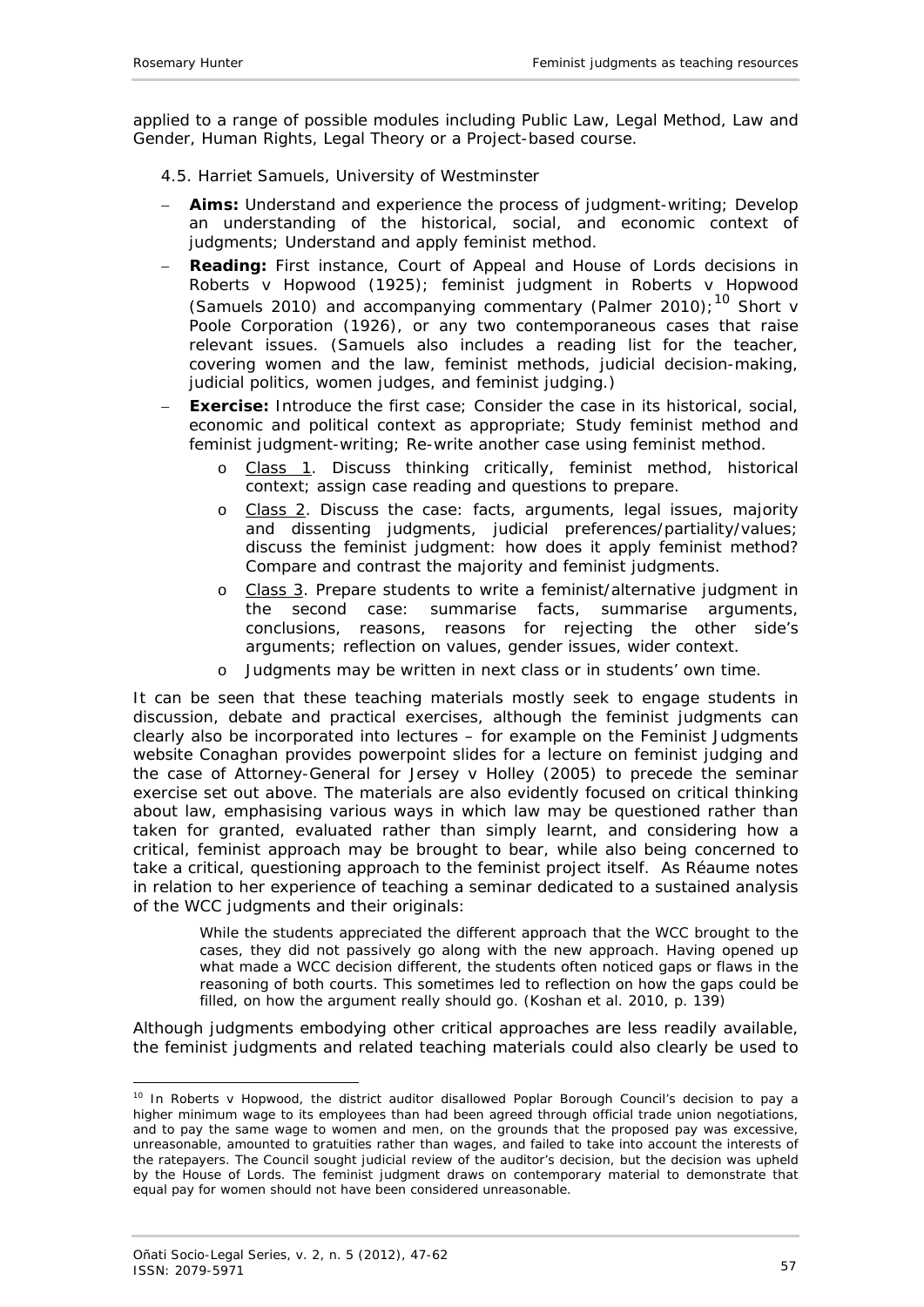illustrate ways in which other critical approaches (such as critical legal studies, critical race theory or decolonising jurisprudence) could be incorporated into judgments, and/or to encourage students to write alternative judgments employing these approaches.

In their article on the use of WCC judgments in teaching, Koshan *et al.* (2010) connect their project firmly with 'outsider pedagogy', i.e. the conscious inclusion of the experiences and perspectives of 'outsider' groups within (legal) education in order both to remedy past exclusions and to challenge the claims to neutrality and objectivity of traditionally accepted and authoritative ways of seeing and understanding the world. For example, they argue that "Including feminist perspectives in legal education...seeks to ensure that women's voices have 'space...credibility, and perhaps even power'" (Koshan *et al.* 2010, p. 124, quoting Bakht *et al.* 2007, p. 674). They further argue that it is necessary for law students to be exposed to multiple social realities and to become aware of "multidimensional sources and forms of, as well as solutions to, inequality", in order to "properly serve their clients and be strong social citizens" (Koshan *et al.* 2010, p. 125; see also pp. 138, 143-144). While it has not been the purpose of this paper to advocate specific motivations for encouraging law students to engage in critical thinking – or any particular kind of critical thinking – I would suggest that there is no *necessary*  connection between motivations and methods. While some teachers will use the feminist judgments as part of a political project of feminist, critical or 'outsider' pedagogy, the judgments may also be used by those who are concerned to teach students to interrogate the nature of legal reasoning and the development of legal doctrine, but may not share these broader political goals.

## <span id="page-11-0"></span>**5. Further applications?**

Although the feminist judgments have proved to be very useful critical teaching resources in a common law context, one question that obviously arises is whether this model is applicable in other legal systems. The idea of encouraging students to scrutinise court decisions and to write alternative judgments as a way of operationalising critical perspectives on law and of thinking critically about legal doctrine and judicial decision-making presupposes some degree of indeterminacy and judicial choice in the reasoning and outcomes of cases, and some elaboration of the reasons for decision. It is not difficult to see such possibilities, for example, in relation to the European Court of Human Rights or the International Criminal Court, as well as ad hoc post-conflict tribunals (see, e.g. the feminist judgment of the International Criminal Tribunal for Rwanda on the definition of rape in *Prosecutor v Jean-Paul Akayesu* (1998)). In Constitutional Courts, too, there would always seem to be room for interpretation. It should be noted that the possibility of delivering individual judgments is not a necessary prerequisite. Even where the court speaks with one voice, and there is no scope for concurring or dissenting judgments, the singular decision of the court may still be open to rewriting.

It is acknowledged that in some contexts, court decisions may not be the object of study because they make no material contribution to the development of the law. Here, the emphasis is solely on legislation, possibly incorporating preparatory materials as well. Although the idea of alternative judgments would have little critical purchase in this situation, it may be possible, by analogy, to think about alternative legislative provisions, or alternative processes for producing new legislation. The task may indeed be challenging, but critical thinking about law is by definition a challenging exercise. Fundamentally, the feminist judgment-writing projects have been animated by a perceived gap between law and justice (a gap which, according to Derrida (1990), always exists). Wherever such a gap is perceived, an alternative has already begun to be imagined.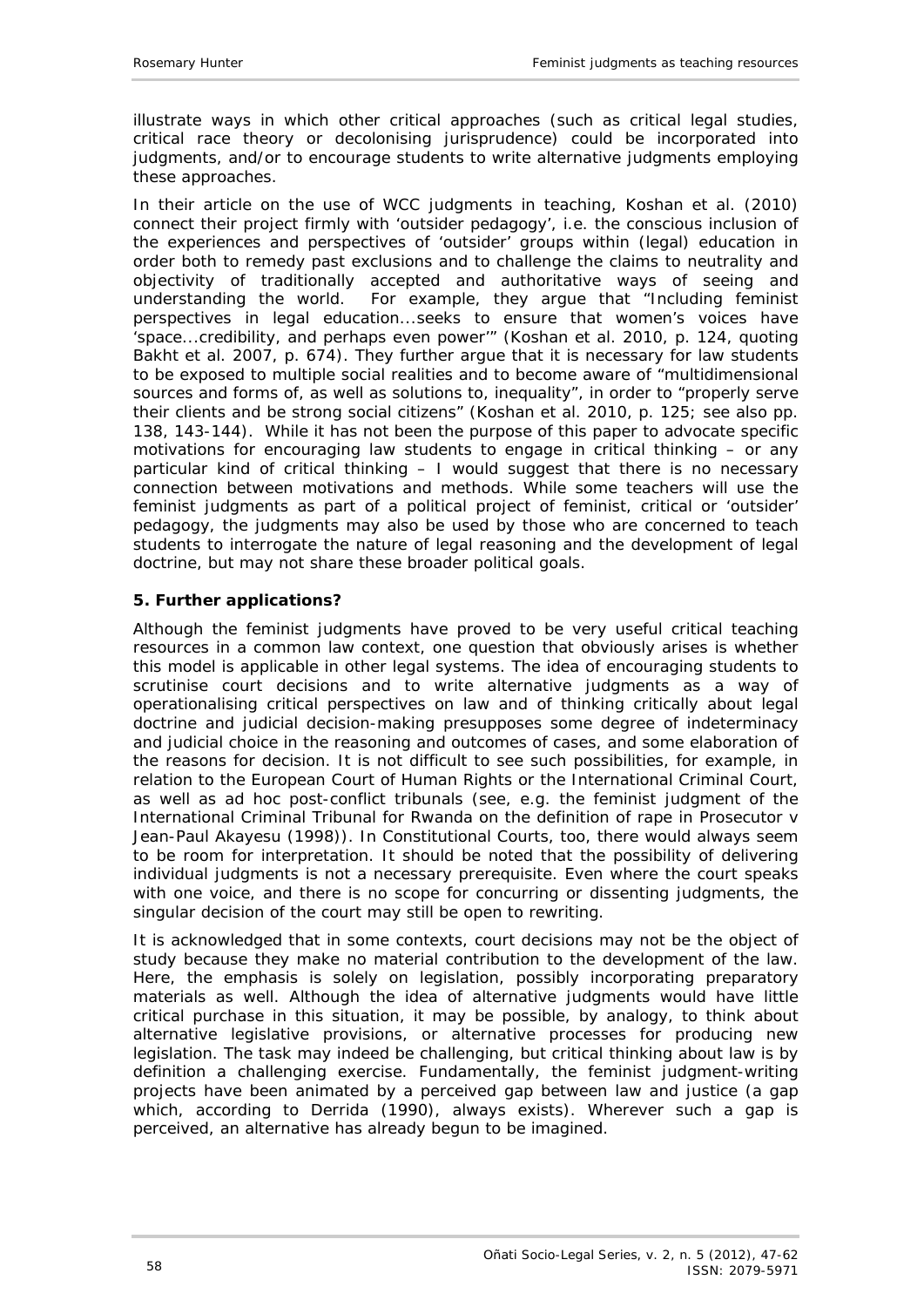## <span id="page-12-0"></span>**6. Acknowledgements**

I am grateful to the authors of the teaching materials discussed herein for making these materials publicly available; to the participants in the Onati Workshop on 'Critical Thinking inside Law Schools' for stimulating discussions; to the editors of this special issue for their forbearance; to the anonymous referees for helpful comments and suggestions for strengthening the paper; and to Jennifer Koshan for providing me with a copy of her jointly-authored article on teaching with the WCC judaments.

## <span id="page-12-1"></span>**Bibliography**

- Baines, B., 2009. But was she a feminist judge? *In*: K. Brooks, ed. *Justice Bertha Wilson: one woman's difference*. Vancouver: UBC Press, 211-228.
- Baines, B., 2012. Feminist judges, feminist adjudication and feminist legal scholars. *In*: U. Schultz and G. Shaw, eds. *Gender and judging*. Oxford: Hart Publishing, forthcoming.
- Bakht, N., *et al.*, 2007. 'Counting outsiders': a critical exploration of outsider course enrollment in Canadian legal education. *Osgoode Hall law journal,* 45, 667- 732.
- Bartlett, K.T., 1990. Feminist legal methods. *Harvard law review,* 103, 829-888.
- Bibbings, L., 2010. *R v Stone and Dobinson* judgment. *In*: R. Hunter, C. McGlynn and E. Rackley, eds. *Feminist judgments: from theory to practice*. Oxford: Hart Publishing, 234-240.
- Boyd, S.B., 1997. *Challenging the public/private divide: feminism, law and public policy*. Toronto: University of Toronto Press.
- Bridgeman, J., 2010. *R v Portsmouth Hospitals NHS Trust, ex parte Glass* judgment. *In*: R. Hunter, C. McGlynn and E. Rackley, eds. *Feminist judgments: from theory to practice*. Oxford: Hart Publishing, 369-378.
- Crenshaw, K., 1989. Demarginalizing the intersection of race and sex: a black feminist critique of antidiscrimination doctrine, feminist theory and antiracist politics. *University of Chicago legal forum,* 1989, 139-167.
- Crenshaw, K., 1991. Mapping the margins: intersectionality, identity politics, and violence against women of color. *Stanford law review,* 43, 1241-1299.
- Derrida, J., 1990. Force of law: 'the mystical foundation of authority'. *Cardozo law review,* 11, 920-1045.
- Edwards, S., 2010. *Attorney-General for Jersey v Holley* judgment. *In*: R. Hunter, C. McGlynn and E. Rackley, eds. *Feminist judgments: from theory to practice*. Oxford: Hart Publishing, 297-307.
- Fineman, M.A., 2004. *The autonomy myth: a theory of dependency*. New York: New Press.
- Fineman, M.A., 2008. The vulnerable subject: anchoring equality in the human condition. *Yale journal of law and feminism,* 20, 1-23.
- Fineman, M.A. and Mykitiuk, R., eds., 1994. *The public nature of private violence: the discovery of domestic abuse*. New York: Routledge.
- Foucault, M., 1970. *The order of things: an archaeology of the human sciences*. London: Tavistock.
- Foucault, M., 2007. *Security, territory, population: lectures at the Collège de France*. Basingstoke: Palgrave Macmillan.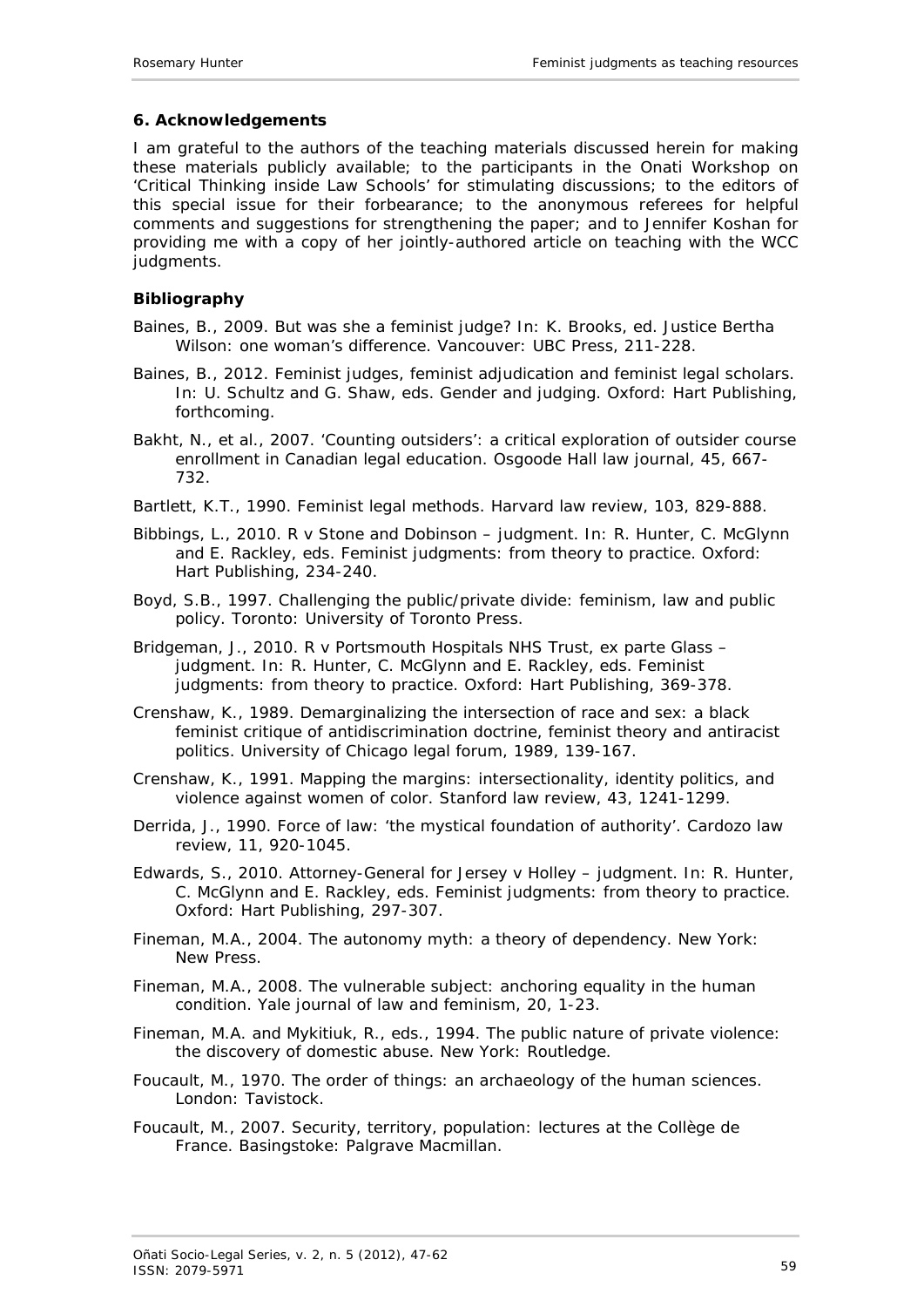- Gilligan, C., 1982. *In a different voice: psychological theory and women's development*. Cambridge, MA: Harvard University Press.
- Grabham, E., *et al.*, eds., 2008. *Intersectionality and beyond: law, power and the politics of location*. Abingdon: Routledge.
- Graycar, R., 1995. The gender of judgments: an introduction. *In*: M. Thornton, ed., *Public and private: feminist legal debates*. Melbourne: Oxford University Press, 262-282.
- Grear, A., 2010. *Porter v Commissioner of Police for the Metropolis* judgment. *In*: R. Hunter, C. McGlynn and E. Rackley, eds. *Feminist judgments: from theory to practice*. Oxford: Hart Publishing, 174-183.
- Harding, R., 2010. *Wilkinson v Kitzinger* judgment. *In*: R. Hunter, C. McGlynn and E. Rackley, eds. *Feminist judgments: from theory to practice*. Oxford: Hart Publishing, 430-442.
- Held, V., 2005. *The ethics of care: personal, political and global*. New York: Oxford University Press.
- Hunter, R., 2007. Consent in violent relationships. *In*: R. Hunter and S. Cowan, eds. *Choice and consent: feminist engagements with law and subjectivity.* Abingdon: Routledge, 158-173.
- Hunter, R., 2008. Can *feminist* judges make a difference? *International journal of the legal profession,* 15 (1-2), 7-36.
- Hunter, R., 2010. An account of feminist judging. *In*: R. Hunter, C. McGlynn and E. Rackley, eds. *Feminist judgments: from theory to practice*. Oxford: Hart Publishing, 30-43.
- Hunter, R., 2012. Justice Marcia Neave: case study of a feminist judge. *In*: U. Schultz and G. Shaw, eds. *Gender and judging*. Oxford: Hart Publishing, forthcoming.
- Hunter, R., McGlynn, C. and Rackley, E., eds., 2010a. *Feminist judgments: from theory to practice*. Oxford: Hart Publishing.
- Hunter, R., McGlynn, C. and Rackley, E., 2010b. Feminist judgments: an introduction. *In*: R. Hunter, C. McGlynn and E. Rackley, eds. *Feminist judgments: from theory to practice*. Oxford: Hart Publishing, 3-29.
- Kingdom, E., 1992. *What's wrong with rights? Problems for feminist politics of law*. Edinburgh: Edinburgh University Press.
- Koshan, J., *et al*., 2010. Rewriting equality: the pedagogical use of Women's Court of Canada judgments. *Canadian legal education annual review,* 4, 121-148.
- Lutz, H., Herrera Vivar, M.T. and Supik, L., eds., 2011. *Framing intersectionality: debates on a multi-faceted concept in gender studies*. Farnham: Ashgate.
- Majury, D., 2006. Introducing the Women's Court of Canada. *Canadian journal of women and the law,* 18 (1), 1-12.
- Miller, P. and Rose, N., eds., 1986. *The power of psychiatry*. Cambridge: Polity Press.
- McColgan, A., 2000. *Women under the law: the false promise of human rights*. Harlow: Longman.
- McColgan, A., 2010. *James v Eastleigh Borough Council* judgment. *In*: R. Hunter, C. McGlynn and E. Rackley, eds. *Feminist judgments: from theory to practice*. Oxford: Hart Publishing, 420-424.
- Nedelsky, J., 1989. Reconceiving autonomy. *Yale journal of law and feminism,* 1, 7- 36.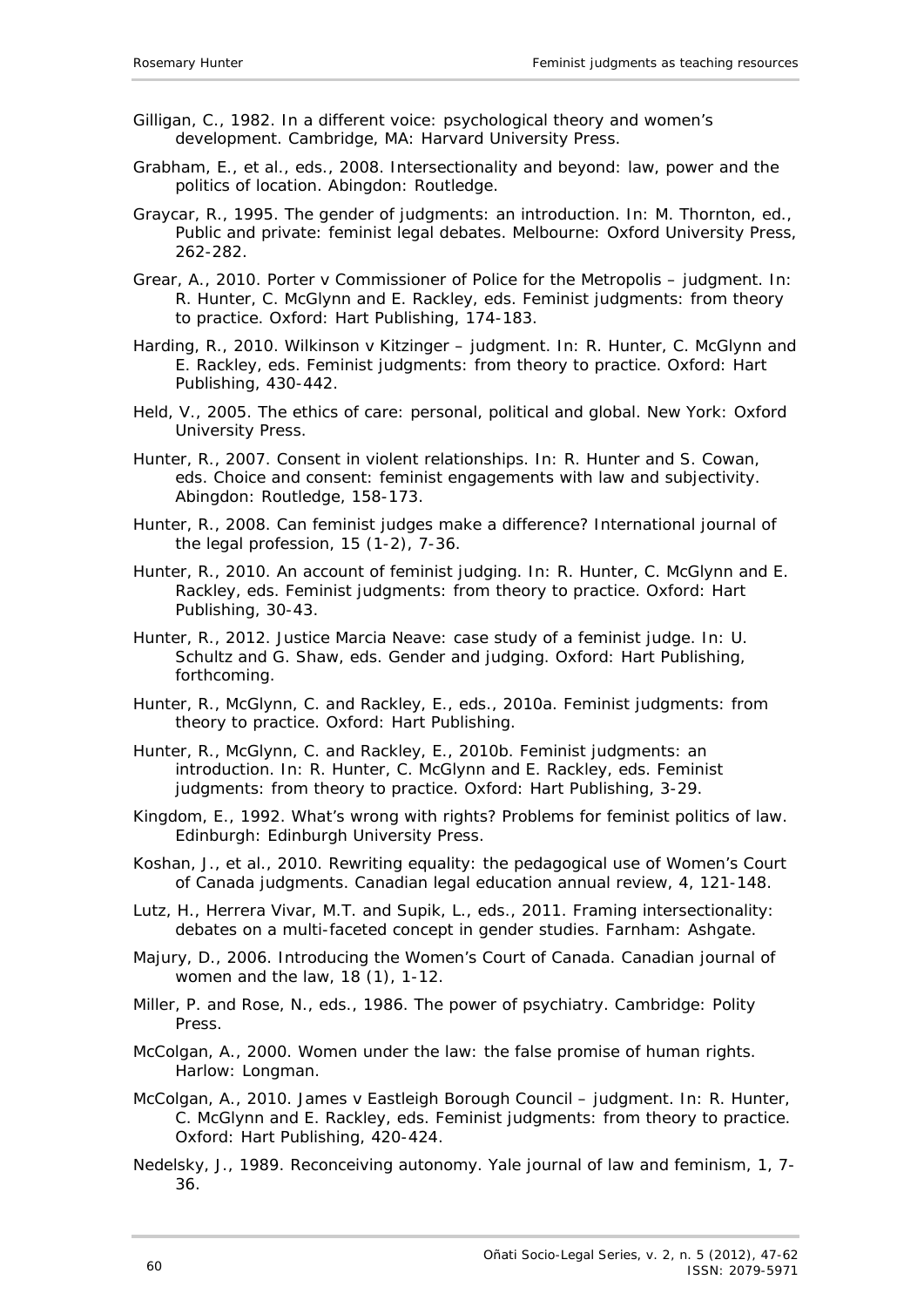- Nedelsky, J., 1990. Law, boundaries and the bounded self. *Representations* 30, 162-189.
- O'Donovan, K., 1985. *Sexual divisions in law*. London: Weidenfeld and Nicolson.
- O'Donovan, K., 1993. Law's knowledge: the judge, the expert, the battered woman and her syndrome. *Journal of law and society,* 20 (4), 427-437.
- Okin, S.M., 1989. *Justice, gender and the family*. New York: Basic Books.
- Olsen, F., 1984. The myth of state intervention in the family. *University of Michigan journal of law reform,* 18, 835-864.
- Palmer, S., 2010. Commentary on *Roberts v Hopwood*. *In*: R. Hunter, C. McGlynn and E. Rackley, eds. *Feminist judgments: from theory to practice*. Oxford: Hart Publishing, 381-386.
- Resnik, J., 1988. On the bias: reconsideration of the aspirations for our judges. *Southern California law review,* 61, 1877-1944.
- Rose, N., 2006. *Politics of life itself: biomedicine, power, and subjectivity in the twenty-first century*. Princeton, NJ: Princeton University Press.
- Rush, S.E., 1993. Feminist judging: an introductory essay*. Southern California review of law and women's studies,* 2, 609-632.
- Samuels, H., 2010. *Roberts v Hopwood* judgment. *In*: R. Hunter, C. McGlynn and E. Rackley, eds. *Feminist judgments: from theory to practice*. Oxford: Hart Publishing, 387-400.
- Scales, A.C., 1986. The emergence of feminist jurisprudence: an essay. *Yale law journal* 95, 1373-1403.
- Sevenhuijsen, S., 1998. *Citizenship and the ethics of care: feminist considerations on justice, morality and politics*. London: Routledge.
- Sheehy, E., ed., 2004. *Adding feminism to law: the contributions of Justice Claire L'Heureux-Dubé*. Toronto: Irwin Law.
- Smart, C., 1989. *Feminism and the power of law*. London: Routledge.
- Thornton, M., ed., 1995. *Public and private: feminist legal debates*. Melbourne: Oxford University Press.
- Tronto, J.C., 1993. *Moral boundaries: a political argument for an ethic of care*. New York: Routledge.

West, R., 1997. *Caring for justice*. New York: New York University Press.

### <span id="page-14-0"></span>**Cases cited**

Attorney-General for Jersey v Holley [2005] UKPC 23; [2005] 2 AC 580.

Donoghue v Stevenson [1932] UKHL 100; [1932] AC 562.

James v Eastleigh Borough Council [1990] 2 AC 751

Parkinson v St James and Seacroft University Hospital NHS Trust [2001] EWCA Civ 530; [2002] QB 266.

Porter v Commissioner of Police for the Metropolis [1999] All ER (D) 1129 (CA).

Prosecutor v Jean-Paul Akayesu, Case No ICTR-96-4-T (1998).

R v Portsmouth Hospitals NHS Trust, ex parte Glass [1999] 2 FLR 95 (CA).

R v Stone and Dobinson [1977] QB 354 (CA).

Roberts v Hopwood [1925] AC 578.